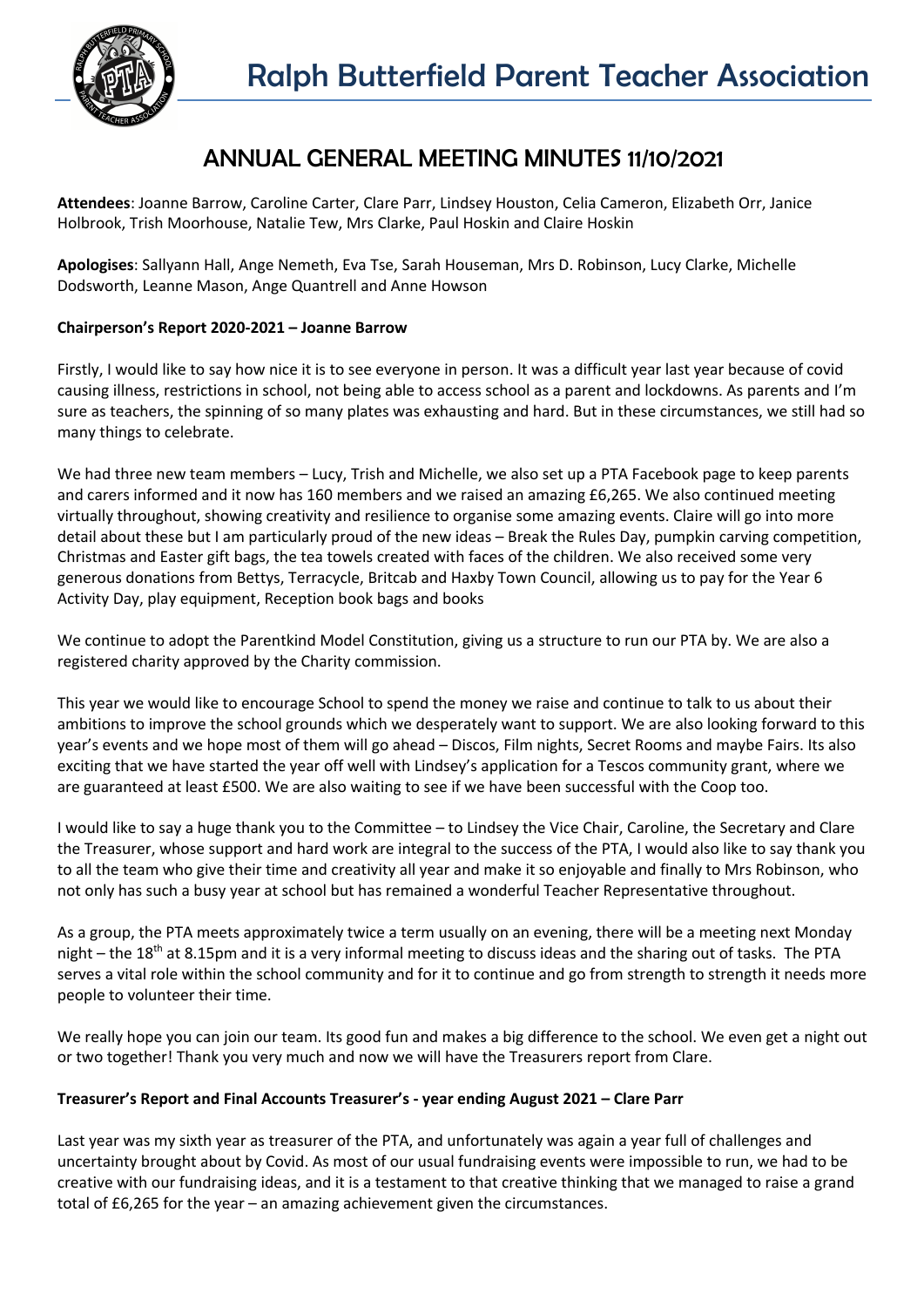The biggest fundraisers of the year were the two 'Break the rules' days that were held in December and June, which were a big hit with the children, raising over £1,000 in total.

For our Christmas fundraiser we put together and sold Christmas eve bags containing treats and activities for the children, which raised a whopping £814. This was so successful that we followed it up with a similar scheme at Easter selling Easter activity bags which raised £750.

The Christmas card scheme is always popular, giving the children the chance to design their own Christmas cards, mugs and other gifts, raising £555 for the school in the process. We also organised a new tea towel fundraiser for the first time this year along similar lines, made up of self portraits from all the children, which raised £523. After the disappointment of not being able to hold school discos all year we were so happy to be able to hold a summer outdoor disco to end the school year on a (very hot and sweaty!) high, raising a fantastic £504 in the process.

Although we were unable to hold our usual mother's and Father's day secret room events, we did come up with a way for people to buy a gift for Father's day, making use of the stock we already had, which raised £232. Another new Covid-friendly fundraiser we ran this year was a pumpkin carving competition for Halloween, which added another £101 to our fundraising total.

We continue to use Bags2School to collect unwanted clothes, shoes, and so on, which raised a total of £284 this year. We receive money from the 'Stikins' sticky name label people whenever people buy name labels through them, which generated £58 for us. Easy fundraising and Amazon Smile are also easy ways to raise money with little or no effort, bringing in £113 this year. Finally, the sale of second-hand uniform added another £59 to our fundraising total.

We were also fortunate enough to benefit from several donations this year from Betty's, Terracycle, Britcab and Haxby Town Council, which together came to £1,250.

Donations from the PTA to school this year have totalled just over £3,000, including £1,000 on PE equipment and £640 on books, writing boards and sports equipment. We funded a visit from 'history to life' again this year, this time for a Florence Nightingale day, which are always fun and memorable days for the children. As usual, we purchased book bags and gifts for the new reception children, and Christmas presents for reception and KS1. We also funded a year 6 leavers fun day and purchased a book for each year 6 pupil as a leaving gift from school.

The PTA hold a community account with Barclays. There are three authorised signatories on the account (myself, Joanne Barrow and Caroline Carter) and two signatures are required to authorise any payments over £100. The balance on the account as at the end of August was £16,255.

Looking ahead, even though we are still currently unable to run all of our usual events at the moment, we are hopeful that the situation may improve before too long and in the meantime we will continue to explore new ways of raising money in these times to enable us to continue to support the school.

### **Ralph Butterfield School PTA - Finance report 2020/21**

| Funds raised:                                                |         |        |
|--------------------------------------------------------------|---------|--------|
| Donations (Betty's, Terracycle, Britcab, Haxby Town Council) |         | £1,250 |
| Break the rules                                              |         | £1,022 |
| Christmas Eve bags                                           | £       | 814    |
| Easter bags                                                  | £       | 750    |
| Christmas cards                                              |         | £ 555  |
| Tea towels                                                   | £       | 523    |
| Disco                                                        | £       | 504    |
| Bags2School                                                  | £       | 284    |
| Fathers day                                                  | f       | 232    |
| Pumpkin competition                                          | £       | 101    |
| Easy fundraising                                             | £       | 80     |
| 2nd hand uniform                                             | £       | 59     |
| <b>Stikins</b>                                               | £       | 58     |
| Amazon                                                       | £       | 33     |
| <b>Total</b>                                                 | £ 6,265 |        |